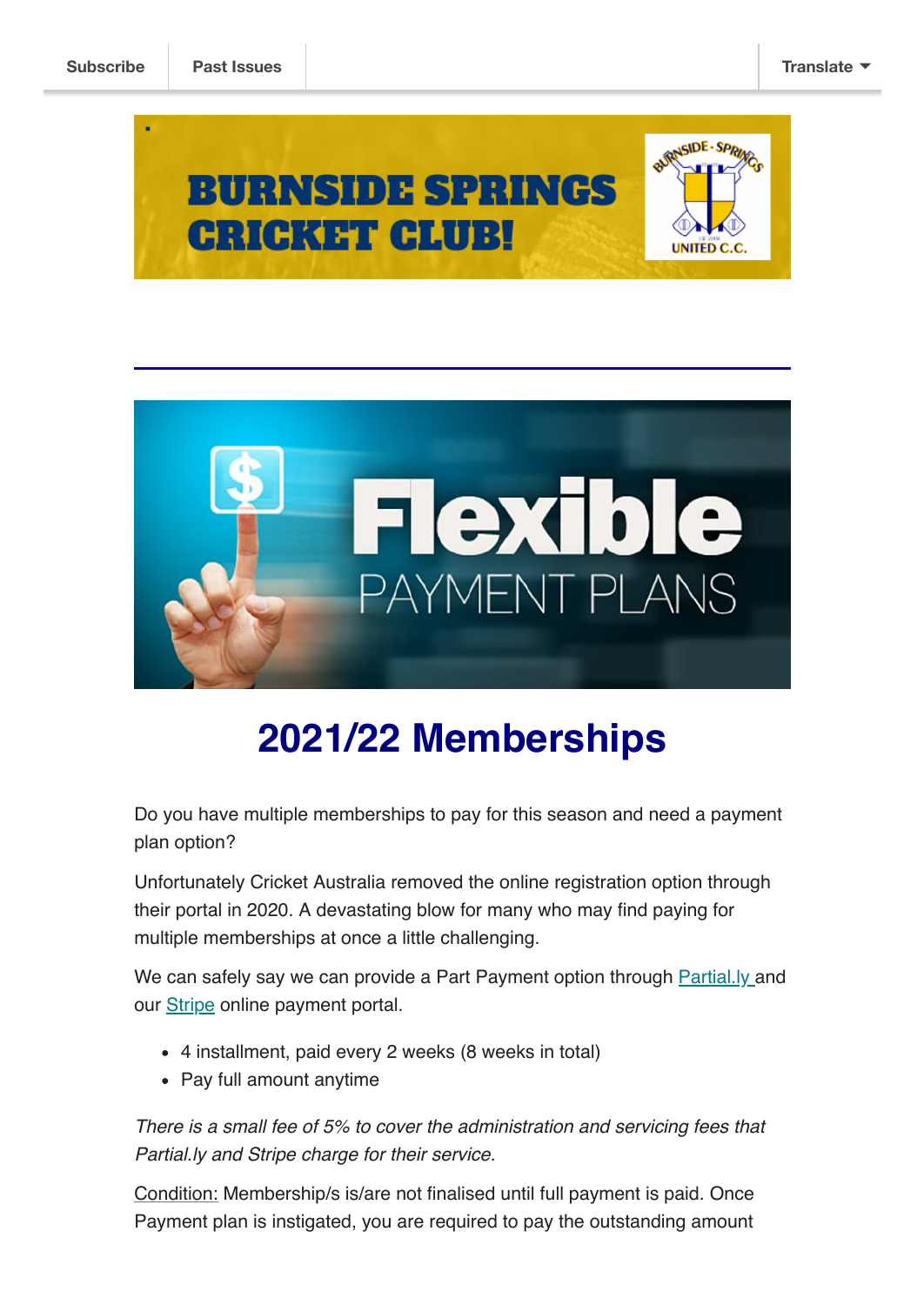If you are interested in taking up the offer please email Michael Dalla Rosa at [president@burnsidesrpingsunitedcricketclub.com.au](mailto:president@burnsidesrpingsunitedcricketclub.com.au?subject=Membership%20Part%20Payment%20option) with

- the type of membership/s (adult men, women, junior),
- name/s of members.
- New or returning
- MyCricket ID (if known)
- email address.
- phone number,
- address.

We will process your request and provide you with a Stripe Invoice. The Stripe Invoice will have the Partial.ly Part Payment link attached to the Memo section of the invoice. Click the Partial.ly link to initiate the part payment process.

BSUCC do not record any credit card details. All payments are through third party providers. BSUCC is not liable for issues that may arise through the third party providers. Please read the terms and conditions on Partial.ly.

BSUCC 2021/22 membership Covid-19 [Refund policy](http://burnsidespringsunitedcricketclub.com.au/registration/) available on our website.

**[REGISTRATION NOW OPEN](http://burnsidespringsunitedcricketclub.com.au/registration/)**

## **MAJOR SPONSORS**